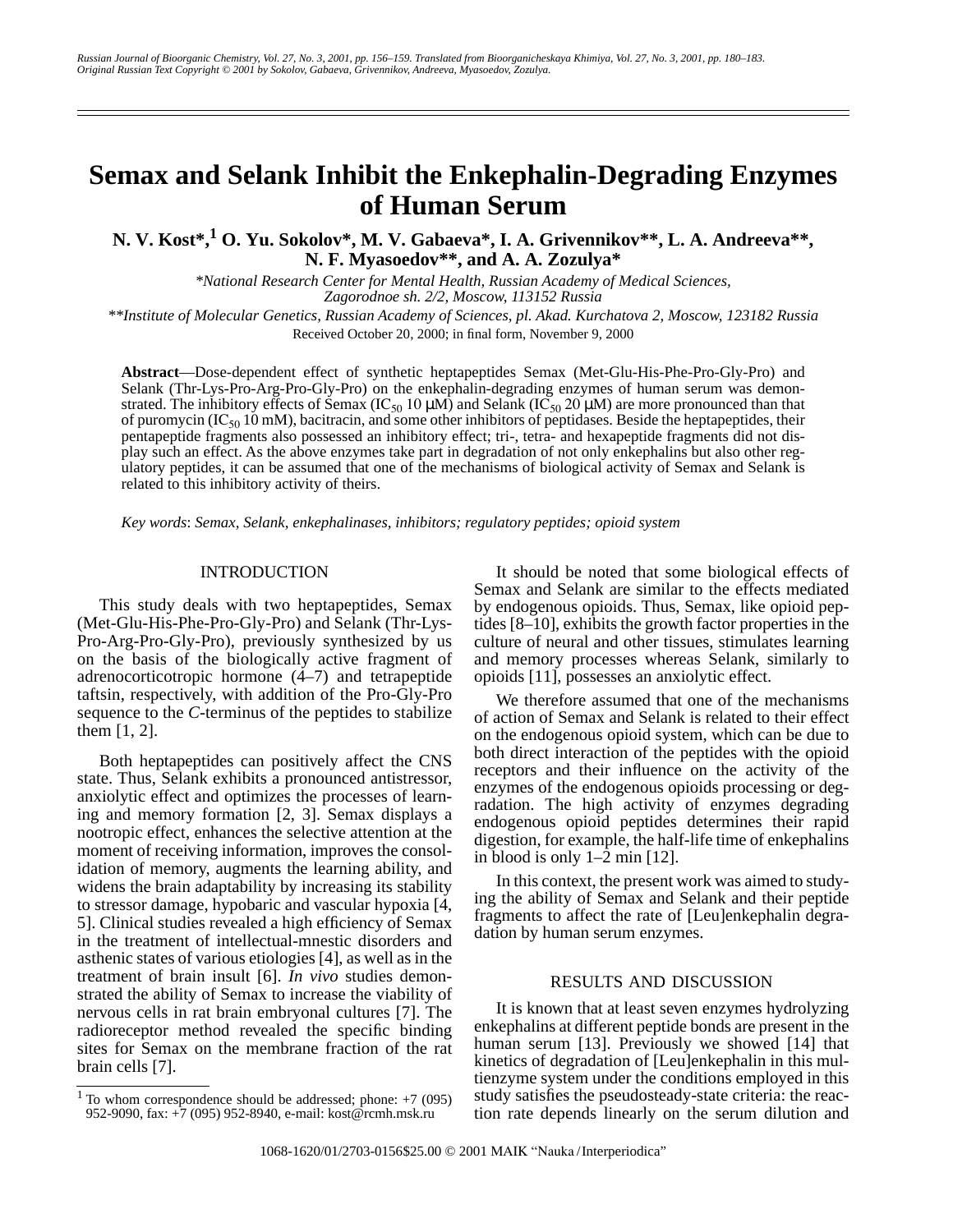remains constant during 30-min incubation. Therefore, the influence of studied peptides on the human serum enzymes activity was assessed by the change in the accumulation of the products of 0.15 µM [[<sup>3</sup>H]Leu]enkephalin cleavage during 15-min incubation. The digestion rate for [Leu]enkephalin in inhibitors-free incubation medium was  $5.0 \pm 0.2$  nM/min. The inhibition extent was determined relative to this control. As references, commercial inhibitors of proteolytic enzymes were used: *N*-carboxymethyl-Phe-Leu (CMPL), *D*-phenylalanine methyl ester (*D*-PAM), bacitracin, leupeptin, and puromycin.

It was found that both Semax and Selank considerably decelerate the [Leu]enkephalin degradation by the human serum enzymes (Fig. 1). The dose-dependence curves of this effect for both heptapeptides are practically equal, and the concentration of peptides at which 50% inhibition of the enzymes is observed  $(IC_{50})$  is about 10 µM for Semax and 15–20 µM for Selank. In the same conditions, all inhibitors used for comparison proved considerably less active (Fig. 1).

The serum enkephalin-degrading enzymes include aminopeptidases, providing about 70% of the overall enkephalinase activity, and more enkephalin-specific diamino- and dicarboxypeptidases, such as endopeptidase 24-11 (enkephalinase B), angiotensin-converting enzyme, and enkephalinase A [13]. The inhibitors used in the present work for comparison differ in specificity toward various types of the enkephalin-degrading enzymes. Thus, a specific inhibitor of enkephalinases CMPL at the maximum concentration attainable with its low solubility in aqueous solutions (50 µM) reduced the degradation rate of enkephalin by not more than 25% (Fig. 1). *D*-PAM and puromycin within the entire concentration range studied are also less active than Semax and Selank. Leupeptin, an inhibitor of serine and leucine proteinases, which also possesses a peptide nature, is the most similar in efficiency to the heptapeptides under study and has  $IC_{50}$  about 50  $\mu$ M (Fig. 1). A peptidase inhibitor conventionally used in the radioreceptor and other biochemical studies is bacitracin, whose content in its preparations, like in the case of antibiotics, is evaluated in activity units. This study showed that bacitracin in the most usable concentration of 50 µg/ml (3 int. units/ml) reduces the enkephalinase activity of serum by 50%. In the same weight concentration, which corresponds to approximately 50  $\mu$ M, the heptapeptides cause 70% inhibition of the enzymes.

Puromycin and bacitracin preferentially interact with aminopeptidases, providing, as noted above, for a major portion of the overall enkephalinase activity. The relatively low extent of inhibition of enkephalin hydrolysis by puromycin and bacitracin may be due to both the presence of puromycin-nonsensitive aminopeptidase in serum and a hypothetical increase in the rate of enkephalin hydrolysis by dipeptidylpeptidases through the aminopeptidase inhibition at low substrate concentrations.



**Fig. 1.** Effect of Semax, Selank, and standard inhibitors of proteolytic enzymes on the rate of degradation of [Leu]enkephalin by the human serum enzymes. *x* axis, concentrations of the inhibitors in the logarithmic scale; *y* axis, residual activity.

It can be assumed that Semax and Selank interact with the serum enkephalin-degrading enzymes and are, like enkephalins, their substrates. This is supported by the data that the half-life time of Semax and Selank in blood is, like in the case of enkephalins, only several minutes. The processes of enzymatic hydrolysis of these peptides are similar: degradation of Semax, like that of enkephalins, begins with the splitting of the *N*terminal amino acid [15].

The next step of the study included a comparison of the inhibitory capacities of the peptide fragments of the heptapeptides studied: tripeptide Pro-Gly-Pro, common for Semax and Selank, and their *C*-terminal tetra-, penta-, and hexapeptides:

| Semax                   | Selank                                                  | number<br>aa   |
|-------------------------|---------------------------------------------------------|----------------|
|                         | Met-Glu-His-Phe-Pro-Gly-Pro Thr-Lys-Pro-Arg-Pro-Gly-Pro | 7              |
| Glu-His-Phe-Pro-Gly-Pro | Lys-Pro-Arg-Pro-Gly-Pro                                 | 6              |
| His-Phe-Pro-Gly-Pro     | Pro-Arg-Pro-Gly-Pro                                     | 5              |
| Phe-Pro-Gly-Pro         |                                                         | $\overline{4}$ |
| Pro-Gly-Pro             | Pro-Gly-Pro                                             | 3              |

It was thus shown (Fig. 2) that the pentapeptide fragments of Semax and Selank reduce the rate of enzymatic hydrolysis of [Leu]enkephalin to 60% of the control at a concentration of 0.5 mM whereas for the native heptapeptides the same effect was observed at micromolar concentrations (see Fig. 1). The tri-, tetra-, and hexapeptide fragments at 0.5 mM concentrations do not exert any substantial effect on the serum enkephalinases. The fact that the Semax hexapeptide fragment, relatively stable in the organism, does not practically reduce the serum enkephalinase activity (Fig. 2) evidences that the inhibition of enkephalin degradation by the heptapeptides proceeds through their competition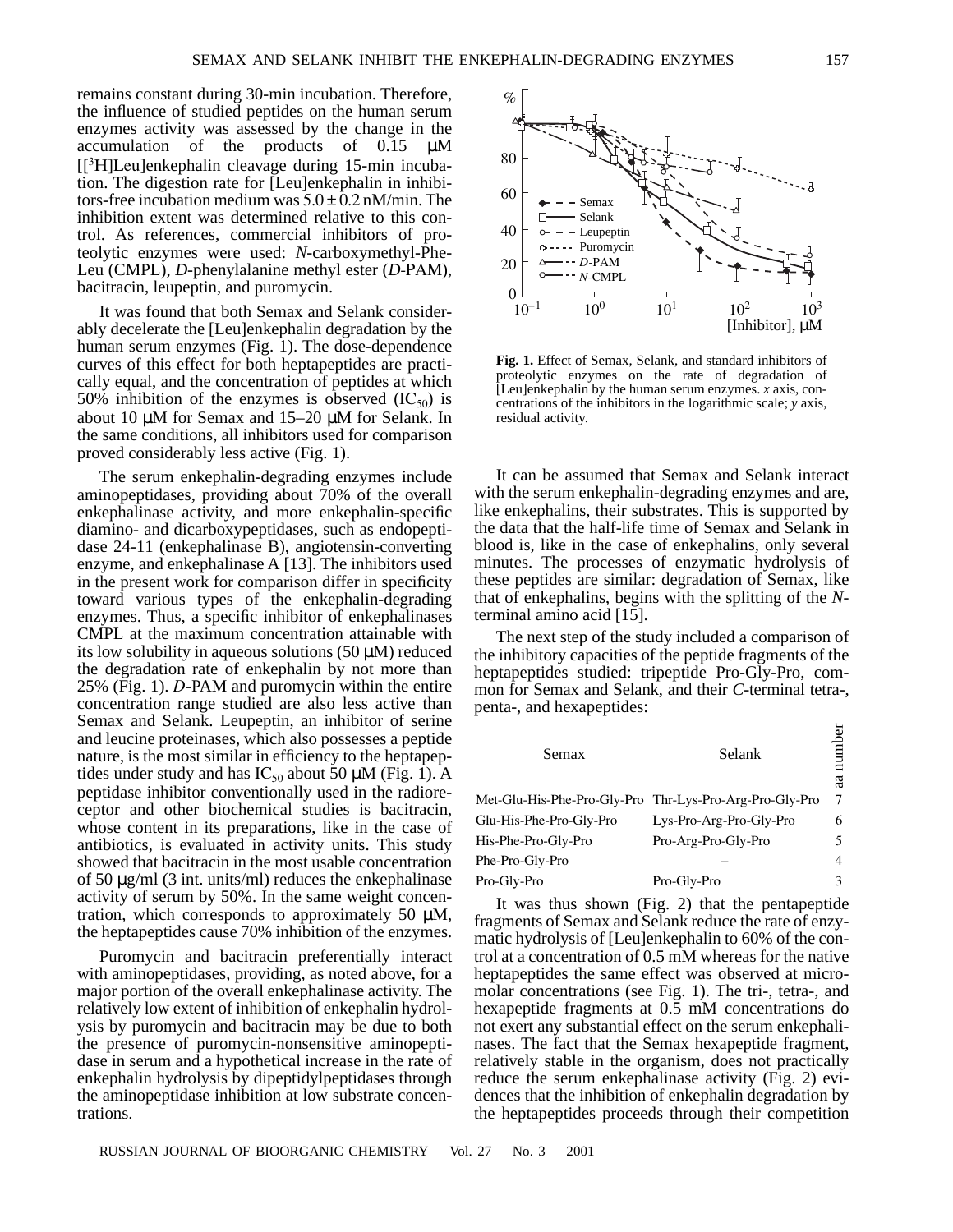

**Fig. 2.** Inhibitory effect of Semax, Selank, and their peptide fragments in 0.5 mM concentrations on the enkephalinase activity of human serum. *y* axis, residual activity.

with the substrate for the active sites of enzymes, in particular, aminopeptidases.

It can therefore be assumed that one of the mechanisms of biological action of Semax and Selank is related to their ability to inhibit enzymes degrading biologically active peptides, in particular, enkephalins. Enzymatic degradation of enkephalins, determining their very short life-time, is supposed to largely limit both their peripheral and central biological effects. The inhibition of enkephalin-degrading enzymes by Semax and Selank may be the reason for the fact that a number of their central effects [3, 4] are similar to the behavioral effects of opioids [10, 11]. A component of the nootropic and antiischemic action of Semax [5] and Selank [16] may also be related to an increase in the opioid peptides level in the brain tissues, because a possibility of the repairing action of opioids was shown with dalargin, a synthetic analogue of [Leu]enkephalin, as an example [17, 18].

The additional importance of these results is due to the fact that the enzymes hydrolyzing the endogenous opioid peptides, in particular, enkephalinases, take part to an extent in the degradation of other regulatory peptides—substance P, bradykinin, angiotensin, and others [12]. Thus, it can be assumed that some biological effects of Semax and Selank are related to the regulation of the content of regulatory peptides through the inhibition of their degradation enzymes.

## EXPERIMENTAL

**Serum** was obtained from five healthy volunteers by a standard procedure including 30-min incubation of venous blood at  $37^{\circ}$ C followed by outlining the clot with a glass rod and centrifuging  $(1000 g, 10 min, 4°C)$ . The resulting sera were pooled and, as 0.2-ml aliquots, frozen and stored at  $-20^{\circ}$ C.

**Enkephalinase activity** was determined by the rate of accumulation of the radioactive products of the enzymatic degradation of [[<sup>3</sup>H]Leu]enkephalin using

the modified method [14]. The incubation mixture (final volume  $50 \mu l$ ) contained tenfold diluted serum, 10 mM Tris-HCl (pH 7.5), 0.15 M NaCl, 1 µCi  $(150 \text{ nM})$  of  $[[^3H]$ Leu]enkephalin with a specific radioactivity of 120 Ci/mmol, obtained as described in [19], and the peptides to be tested at the corresponding concentrations. Incubation was carried out for 15 min at  $37^{\circ}$ C and stopped by the addition of 5 µl of 0.2 M HCl.

**Radioactive products of [Leu]enkephalin digestion** were separated by TLC on silica gel plates (Merck, Germany) in a  $40:40:1:19$  ethyl acetate– isopropanol–water–acetic acid system. As markers corresponding to the reaction products, peptides Tyr-Gly, Tyr-Gly-Gly-Phe (Serva), and Tyr-Gly-Gly, as well as tyrosine and cold [Leu]enkephalin (Sigma) served. The  $R_f$  values were 0.54 for [Leu]enkephalin and 0.25–0.42 for digestion products. The zones corresponding to the marker positions were cut out, placed into scintillation flasks, treated with 0.4 ml of water (30-min stirring) to extract the peptide fragments from silica gel, mixed with 5 ml of the scintillation cocktail, and counted on a liquid scintillation spectrometer. Each point was determined as an average of 3–5 independent experiments.

Semax, Selank, and their peptide fragments were synthesized by the classic methods of peptide chemistry as described in [1, 20].

[Leu]enkephalin, puromycin, leupeptin, *N-*carboxymethyl-Phe-Leu, *D*-phenylalanine methyl ester, and bacitracin (59400 int. units/g) were obtained from Sigma.

## ACKNOWLEDGMENTS

The authors are indebted to Yu.A. Zolotarev (Institute of Molecular Genetics) for the kind gift of [[<sup>3</sup>H]Leu]enkephalin with a high specific radioactivity.

## REFERENCES

- 1. Ponomareva-Stepnaya, M.A., Nezavibat'ko, V.N., Antonova, L.V., Andreeva, L.A., Alfeeva, L.Yu., Potaman, V.N., Kamenskii, A.A., and Ashmarin, I.P., *Khim.–Farm. Zh.*, 1984, vol. 18, pp. 790–795.
- 2. Semenova, T.P., Kozlovskaya, M.M., Val'dman, A.V., and Gromova, E.A., *Byull. Eksp. Biol. Med.*, 1988, vol. 106, pp. 161–163.
- 3. Seredinin, S.B., Kozlovskaya, M.M., Blednov, Yu.A., Kozlovskii, I.I., Semenova, T.P., Chabak-Gorbach, R., Nezavibat'ko, V.N., and Myasoedov, N.F., *Zh. Vyssh. Nervn. Deyat.*, 1998, vol. 48, pp. 153–160.
- 4. Ashmarin, I.P., Nezavibatko, V.N., Levtskaya, N.G., Koshelev, V.N., and Kamensky, A.A., *Neurosci. Res. Communs*, 1995, vol. 16, pp. 105–112.
- 5. Ashmarin, I.P., Nezavibat'ko, V.N., Myasoedov, N.F., Kamenskii, A.A., Grivennikov, I.A., Ponomareva-Stepnaya, M.A., Andreeva, L.A., Kaplan, A.Ya., Koshelev, V.B., and Ryasina, T.V., *Zh. Vyssh. Nervn. Deyat.*, 1997, vol. 47, pp. 420–430.